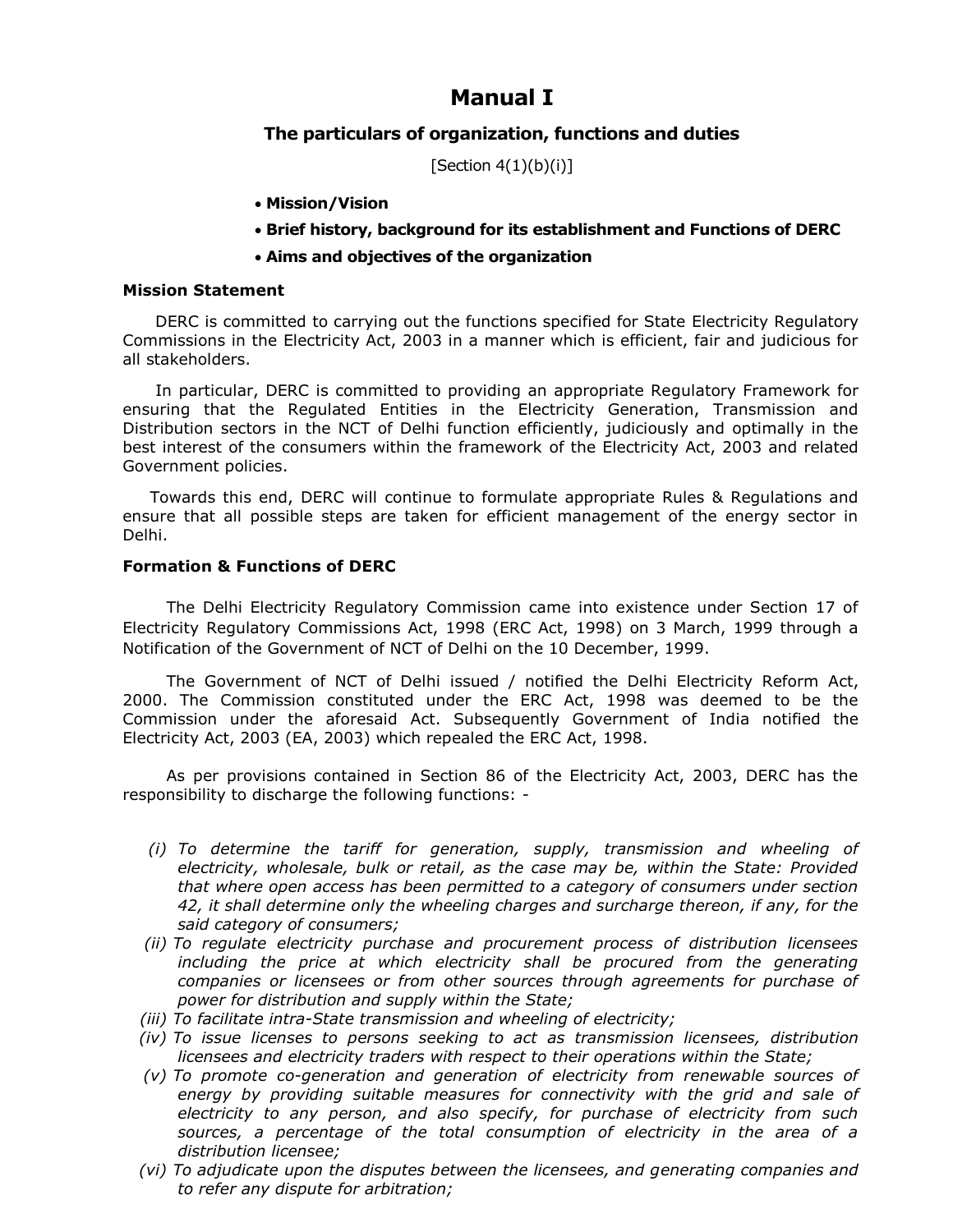- *(vii) To levy fee for the purposes of this Act;*
- *(viii) To specify State Grid Code consistent with the Grid Code specified under clause (h) of sub-section (1) of section 79;*
- *(ix) To specify or enforce standards with respect to quality, continuity and reliability of service by licensees;*
- *(x) To fix the trading margin in the intra-State trading of electricity, if considered, necessary; and*
- *(xi) To discharge such other functions as may be assigned to it under this Act.*
- *(xii) To advise the State Government on all or any of the following matters, namely:-*
	- *(a)Promotion of competition, efficiency and economy in activities of the electricity industry;*
	- *(b)Promotion of investment in electricity industry;*
	- *(c)Reorganization and restructuring of electricity industry in the State;*
	- *(d)Matters concerning generation, transmission, distribution and trading of electricity or any other matter referred to the State Commission by that Government.*

The EA, 2003 further provides that the Commission would be guided by the National Electricity Policy, National Electricity Plan and Tariff Policy published under section 3 of the EA, 2003. After enactment of EA, 2003, the provisions of DERA, 2000 so far as not inconsistent with the provisions of EA, 2003 would be applicable.

The Commission sets goals and objectives for the ensuing year. The most important among these has been the determination of targets for Aggregate Revenue Requirement (ARR) for each of the distribution utilities, including the electricity tariff to be effective for the ensuing year. In addition, the Commission also takes up the task of drafting new Regulations or making changes in the existing Regulations in the light of provisions contained in Sections 181 & 92 of the Electricity Act, 2003.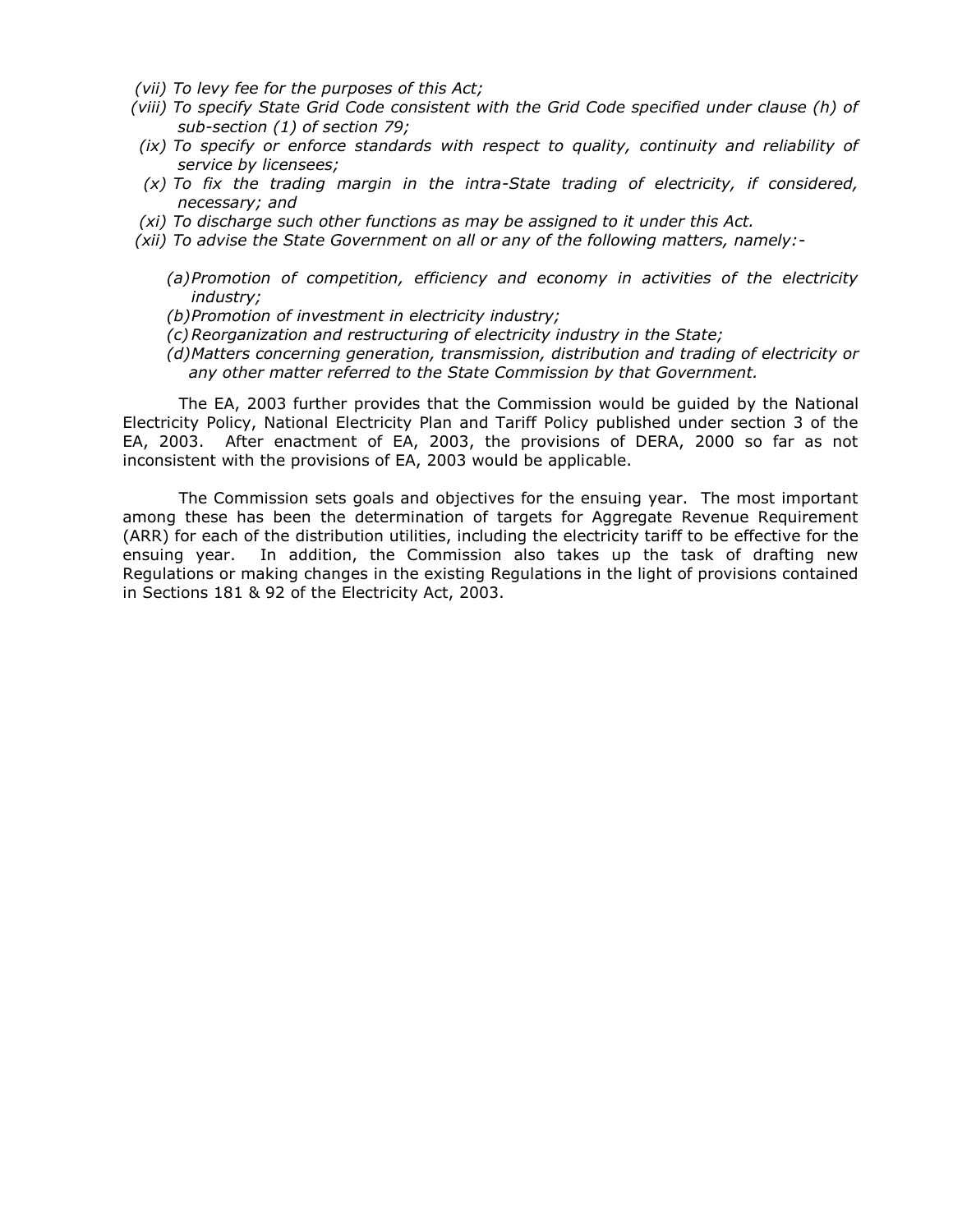#### **Organizational Chart of officers of DERC**



http://www.derc.gov.in/about-us/organization-structure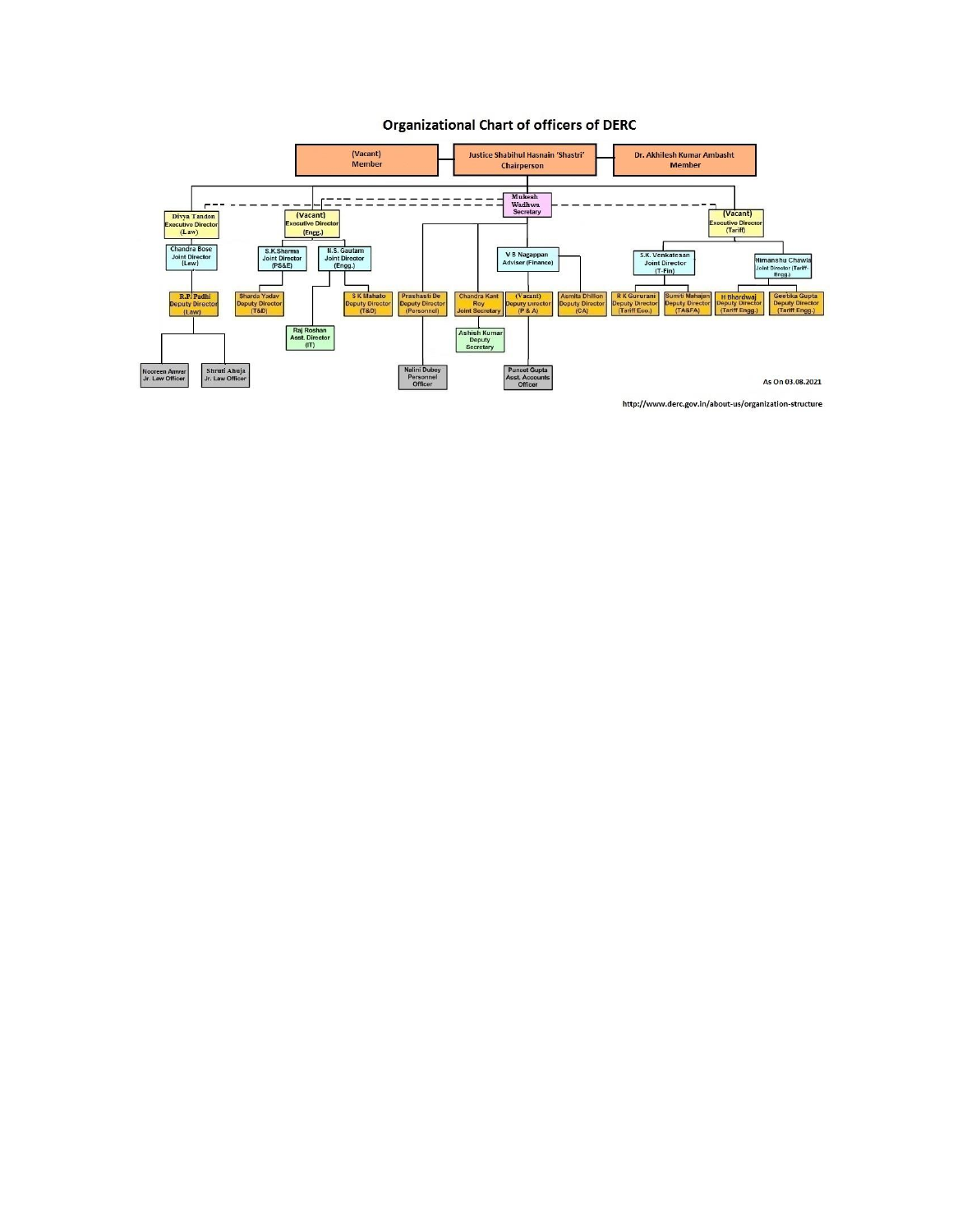## **Proceedings of Appropriate Commission –**

(1) The Appropriate Commission shall meet at the head office or other place at such time as the Chairperson may direct, and shall observe such rules of procedure in regard to the transaction of business at its meetings (including the quorum at its meetings) as it may specify.

(2) The Chairperson, or if he is unable to attend a meeting of the Appropriate Commission, any other Member nominated by the Chairperson in this behalf and, in the absence of such nomination or where there is no Chairperson, any Member chosen by the Members present from amongst themselves, shall preside at the meeting.

(3) All questions which come up before any meeting of the Appropriate Commission shall be decided by a majority of votes of the Members present and voting, and in the event of equality of votes, the Chairperson or in his absence, the person presiding shall have a second or casting vote.

(4) Save as otherwise provided in sub-section (3), every Member shall have one vote.

(5) All orders and decisions of the Appropriate Commission shall be authenticated by its Secretary or any other officer of the Commission duly authorized by the Chairperson this behalf.

## **Citizen's interaction:-**

Through Public Hearings, Representation, Petitions, meeting with consumers and RTI etc.

# **Postal address of the main office:-**

Delhi Electricity Regulatory Commission, Viniyamak Bhawan, C-Block, Shivalik, Malviya Nagar, New Delhi-110017

# **Working hours both for office and public :-**

 The working hours of the Commissions are from 9.30 a.m. to 6.00 p.m. with lunch break for half an hour from 1.30 p.m. to 2.00 p.m. and public can access/interact with the concerned officer of the Commission during the office hours of the Commission with prior appointment.

## **Public interaction, if any:-**

 There are no specific public dealing hours. Officers of the Commission can be contacted anytime during working hours.

## **Grievance Redressal Mechanism:-**

 For redressal of grievance of the electricity consumers, the Commission has notified DERC (Forum for redressal of grievances of the consumers and Ombudsman) Regulations, 2018. License wise Consumer Grievances Redressal Forum (CGRF) has been established. The Commission has also issued a Public Awareness Bulletin No. 13 (available on DERC website) for redressal of consumer grievances. Further for overall consumer grievance related matters, the Commission has appointed a Deputy Director (Consumer Assistance) in the office. The officer, in addition to his/her regular duties, advises the consumers for redressal of grievances in accordance with the Manual of Practices for handling consumer's complaints, 2019 and the extant Regulations.